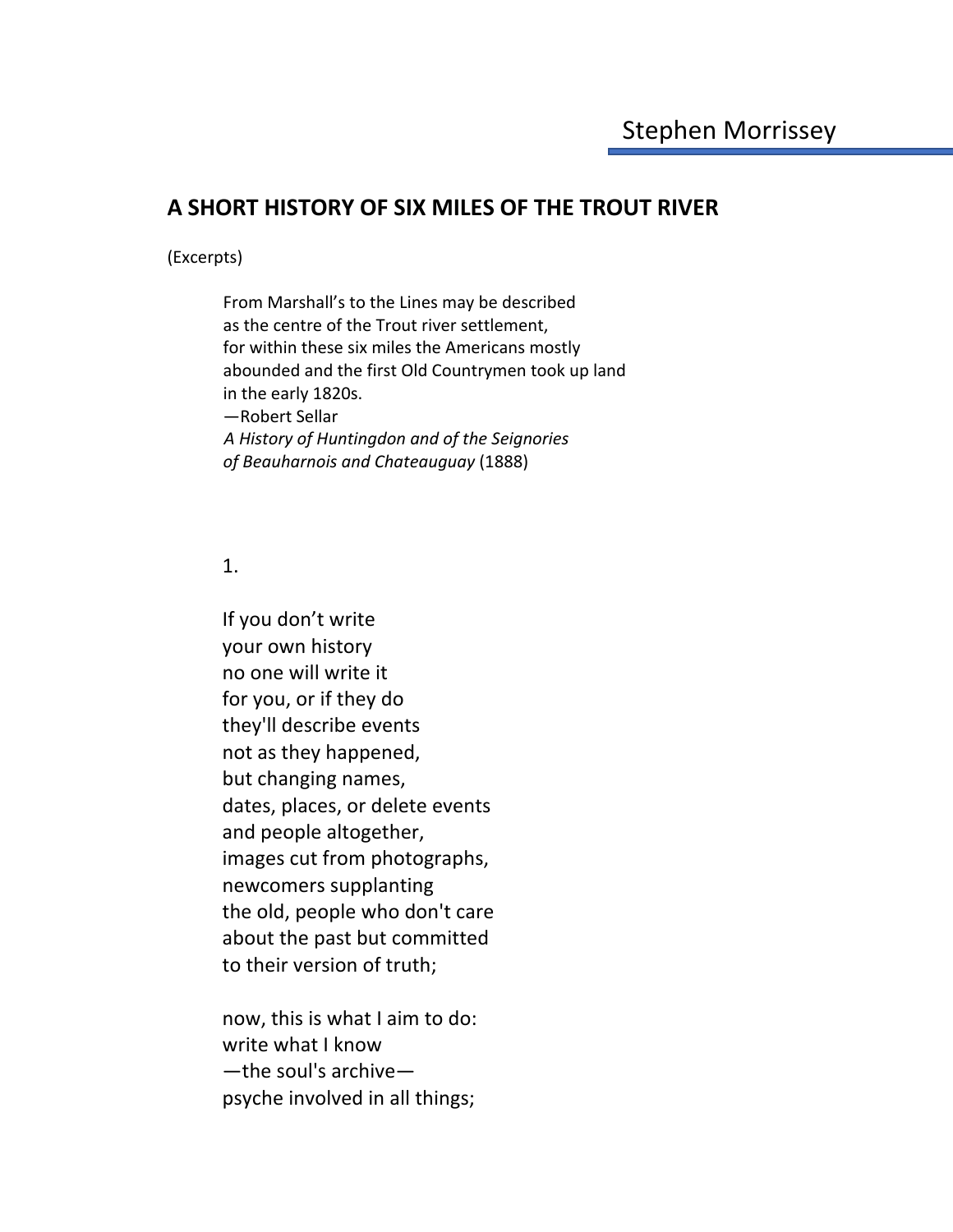not revisions of revisions but the poetry of events, what happens in the space between mythology and story, the space of history and dream separated by a thin curtain of being.

#### 2.

I bought a house in June 1979, a house we later named "The Cedars", located on Route 138 sixty miles south of Montreal—Trout River running parallel to the highway from our home to the American border our home across the road from Marshall's school house; the Marshall family home, was torn down or destroyed by fire, and a small white bungalow built on the site behind which is Marshall's cemetery, grave stones sinking yearly into oblivion. This area, at the northern end of six miles of the river, was once called Marshallville, although this name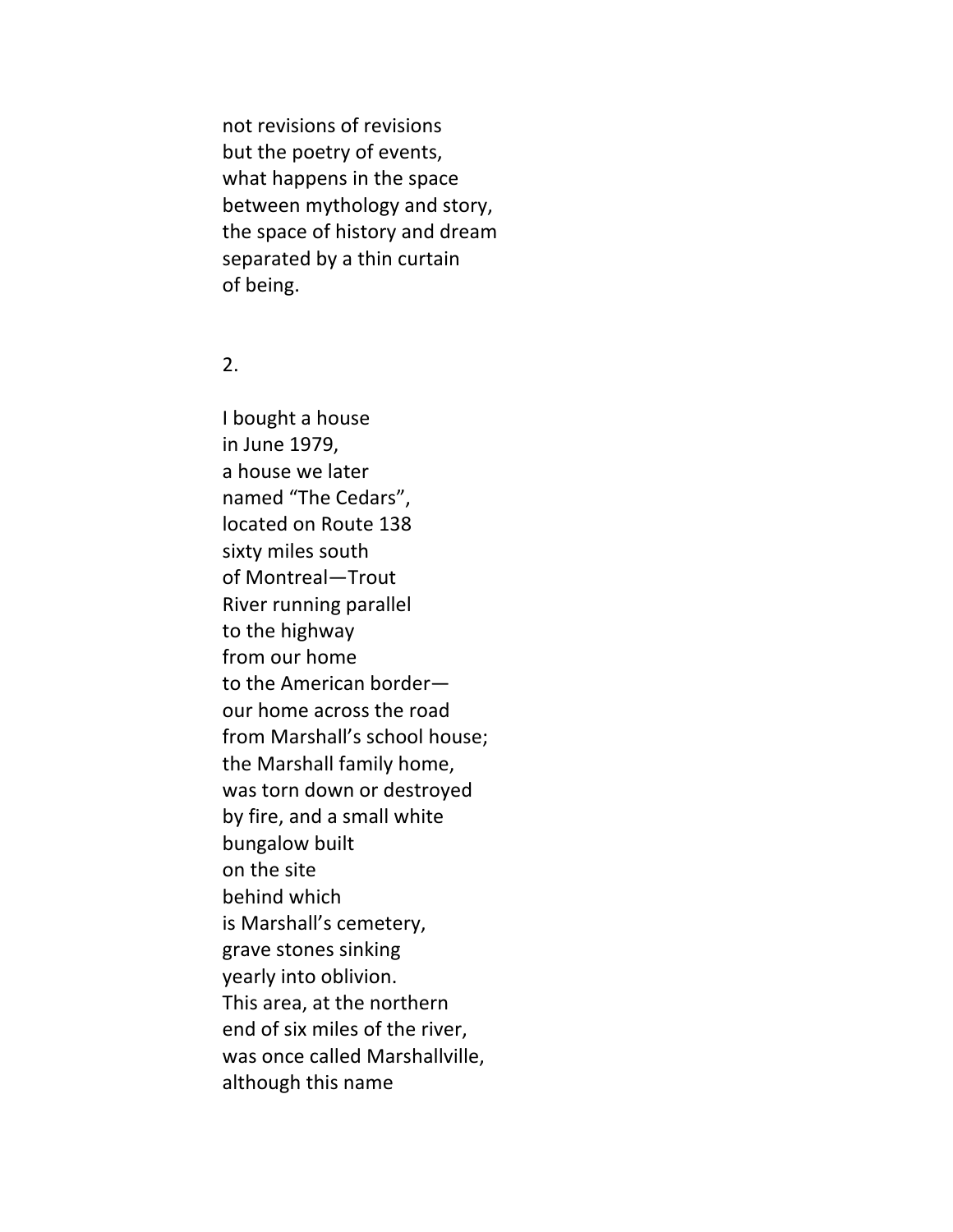is almost forgotten, it is where the Trout River Post Office was located, and where I lived until we returned to the city in June 1997. My time at Trout River was spent in domestic life, raising my son, paying a mortgage, a house to maintain, and work to keep family happy, write some poems, then a divorce and a second marriage, finding love in middle age. This is where I lived those years, time allotted to me, filled now with memories; all of this a part of my journey, those years spent in the currency of time, for which there is no return.

### 3.

Never deep enough to swim far, on summer mornings I waded the Trout River near the Morrison Bridge, and when the water was waist deep I plunged in and swam underwater, inches from the sandy river bottom.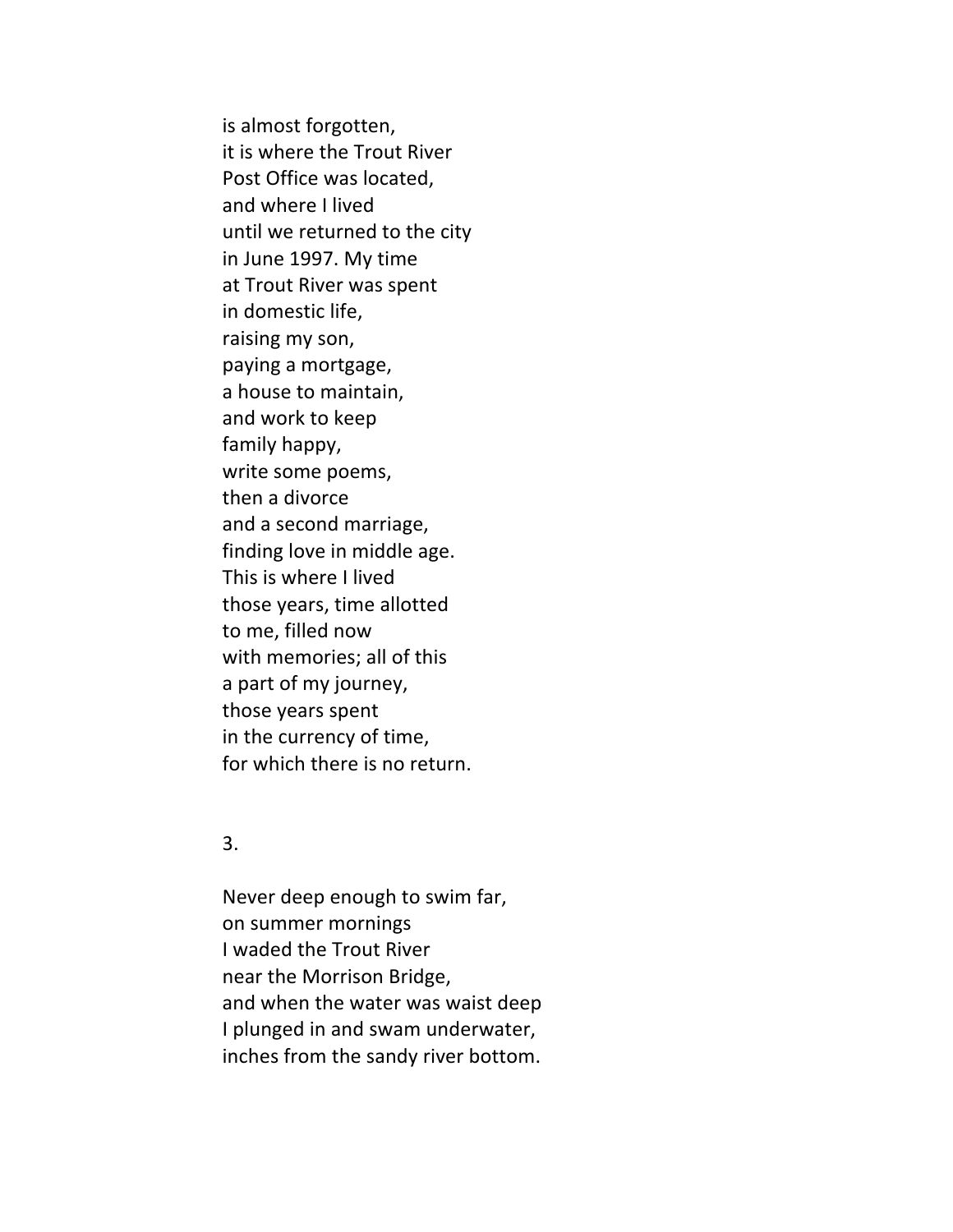The Trout River flows north from the Adirondack Mountains in New York State then crosses the border into Quebec, and when it rains in the mountains, the current changes from being hardly noticeable to a rushing torrent eroding the river's banks and flooding adjoining fields; trees, branches, and leaves collect where the river curves and sand bars form until the next big rain, in a month or next year, sweeps them away overflowing the steep eroded banks. Mrs. Robert Ford, who settled here in the fall of 1828 tells us, *The banks of the Trout River were different from what they are now, being green and grassy. Cutting down trees removed the roots that preserved their shape, and the water washing away the loose earth, the banks gradually became as they are now, broken and unsightly.*

Not "unsightly" to me, the river was a place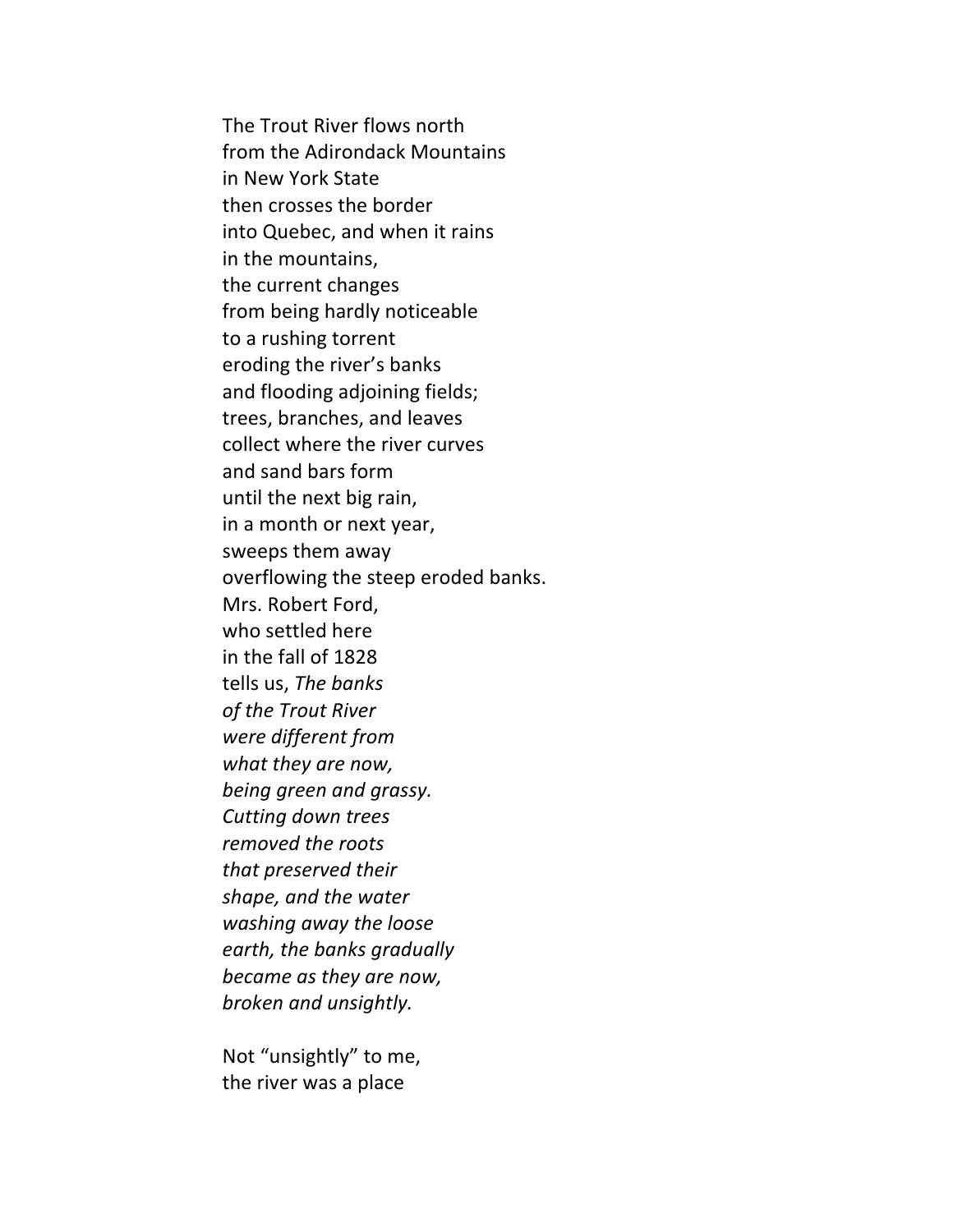of peace and quiet: the Trout River (where, Robert Sellar writes, *trout or salmon never swam*) and where in summer I'd sit on a lawn chair propped uneasily on a large flat rock in the river—maybe the river was fifty feet wide and three feet deep at that point—and I'd watch red-finned suckers gather, yard long fish swimming around where I sat, looking up at me, mouths emerging from the water making sucking noises; I'd stand on this rock doing exercises, turning at the waist, bending, and turning again, thinking of the inevitable decline of the life I was living, and fish observing me, a foreign creature, of no importance in their scheme of things.

The field behind the house of our neighbour Donalda Smith, rented out to a local farmer, his crop of cow corn grown with pesticides and chemical fertilizers;